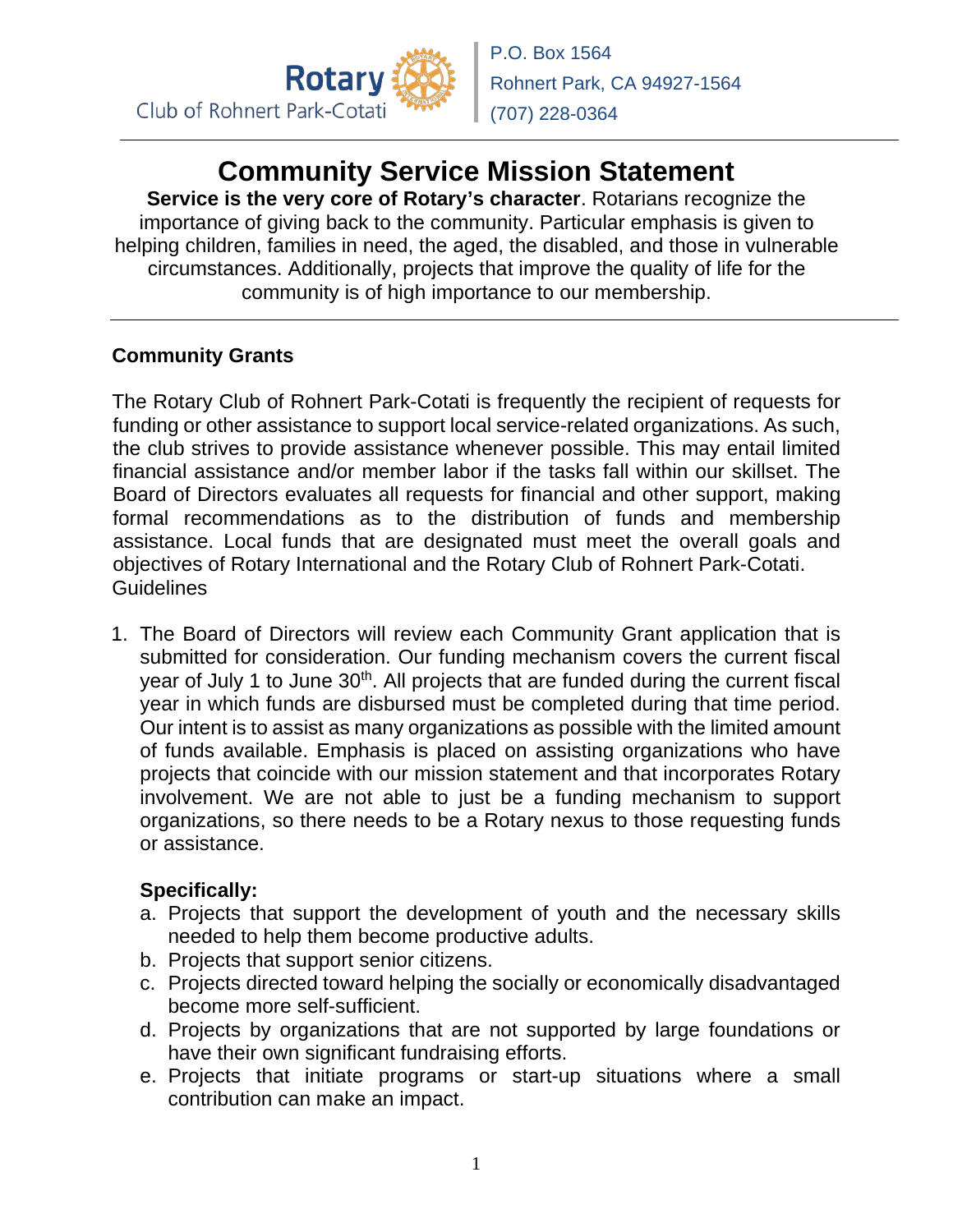- f. Individuals who have needs that are in keeping with the current missions of Rotary, such as Polio Plus and Education.
- g. Projects/programs that serve the communities of Rohnert Park and/or Cotati
- . 2. The Board of Directors designates funds each year to Community Service projects. Funding to a single organization or project does not normally exceed \$1,000 per year. Funding is for one Rotary year only, July through June, and cannot be used for a general fund or ongoing expenses.
- 3. College level scholarship funds are available only through the club scholarship program.
- 4. The Board of Directors does not as a general rule favor funding to:
	- a. Religious organizations for religious reasons
	- b. Major capital fund drives or endowment funds
	- c. Any political or lobbying activity
	- d. Athletic or social organizations (individual funding is possible)
	- e. Basic or applied research
	- f. Special events, tickets and fundraising benefits

## **Funding or labor assistance request procedures**

- 1. All requests for funding or labor assistance must be submitted in writing using the grant application form.
- 2. Requests are accepted throughout the year and a there is normally a cutoff date specified for applications to be considered. Disbursement of grant funds are normally completed between the February through April time period
- 3. Notification of approval or denial of funding or labor requests will come from a member of the Community Service Committee or a board member of the Rotary Club of Rohnert Park-Cotati. Sometimes clarification may be necessary to evaluate a request and that will also be communicated to the requesting person or organization.
- 4. **NOTE:** A final report is required on how the funds were spent, the measurable community impact made and/or how our labor force was utilized. Please provide copies of any publicity that resulted from our assistance.
- 5. As a condition of the funding, the recipient organization(s) may be required to partner with the club in the completion of local projects or fundraisers. Funding/labor assistance applications should be mailed to:

Rotary Club of Rohnert Park-Cotati Attn: Community Service Director P.O. Box 1564 Rohnert Park, CA 94927-1564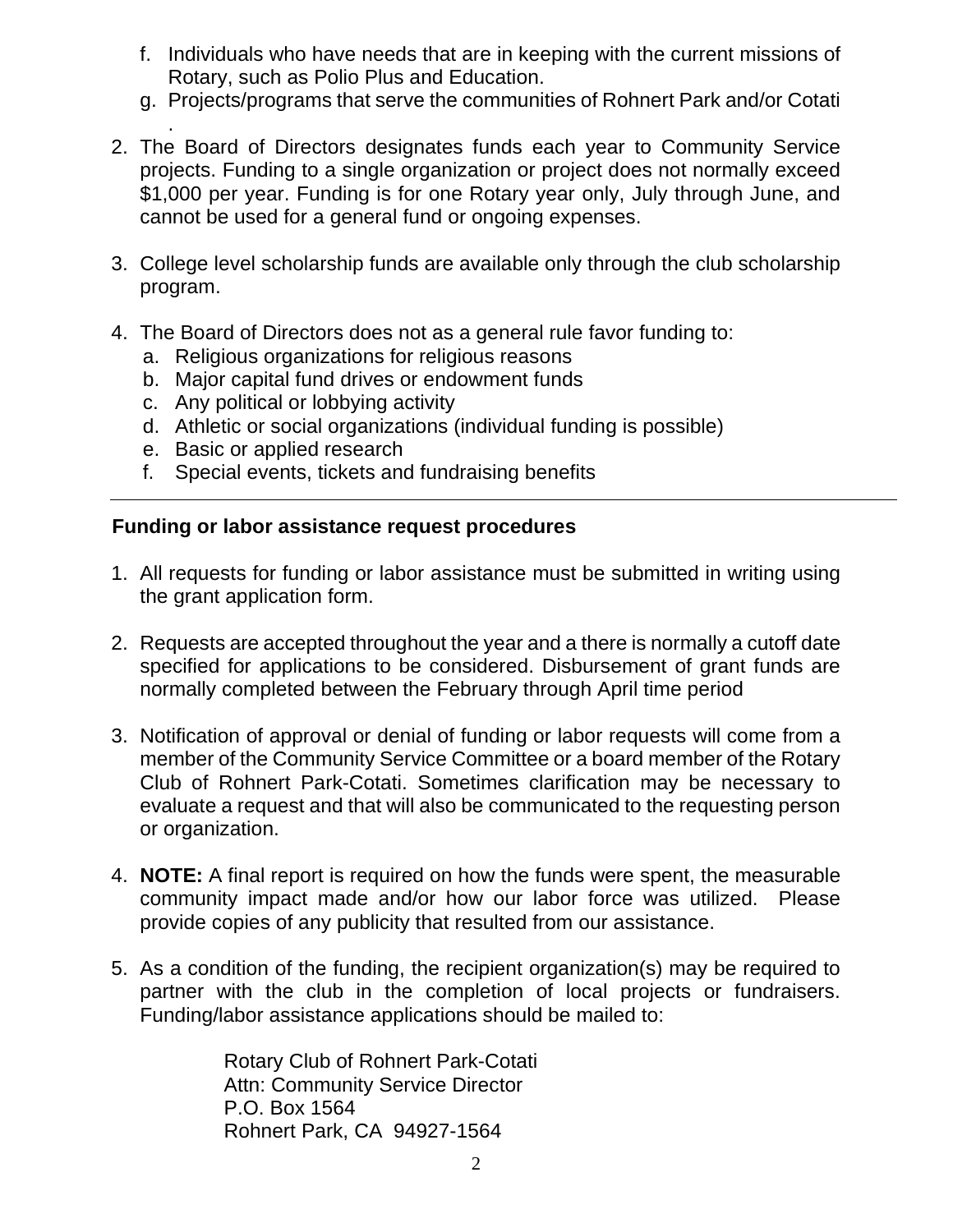

| <b>Local Community Service Funding Application</b><br><b>Local Community Service Labor Application</b><br><b>Both</b> |                                                                                                                    |     |
|-----------------------------------------------------------------------------------------------------------------------|--------------------------------------------------------------------------------------------------------------------|-----|
|                                                                                                                       |                                                                                                                    |     |
| 501c3 status ? OYes ONo Other Non-profit status OYes                                                                  |                                                                                                                    | )No |
|                                                                                                                       |                                                                                                                    |     |
| <b>Phone Numbers:</b>                                                                                                 | Work_________________Cell_________________                                                                         |     |
| <b>Contact Person:</b>                                                                                                |                                                                                                                    |     |
|                                                                                                                       |                                                                                                                    |     |
|                                                                                                                       |                                                                                                                    |     |
|                                                                                                                       | <u> 1980 - Jan James James James James James James James James James James James James James James James James</u> |     |
|                                                                                                                       |                                                                                                                    |     |
|                                                                                                                       |                                                                                                                    |     |
| Amount requested from the Rotary Club of Rohnert Park-Cotati                                                          |                                                                                                                    |     |
| Total project cost or annual budget if funding is requested_                                                          |                                                                                                                    |     |
| Will the amount requested be more than 25% of the total cost of the project?                                          |                                                                                                                    |     |
| ( )No<br>Yes                                                                                                          |                                                                                                                    |     |
| Other sources of funding applied for this project/budget________________________                                      |                                                                                                                    |     |
|                                                                                                                       |                                                                                                                    |     |

Signature\_\_\_\_\_\_\_\_\_\_\_\_\_\_\_\_\_\_\_\_\_\_\_\_\_ Date\_\_\_\_\_\_\_\_\_\_\_\_\_\_\_\_\_\_\_\_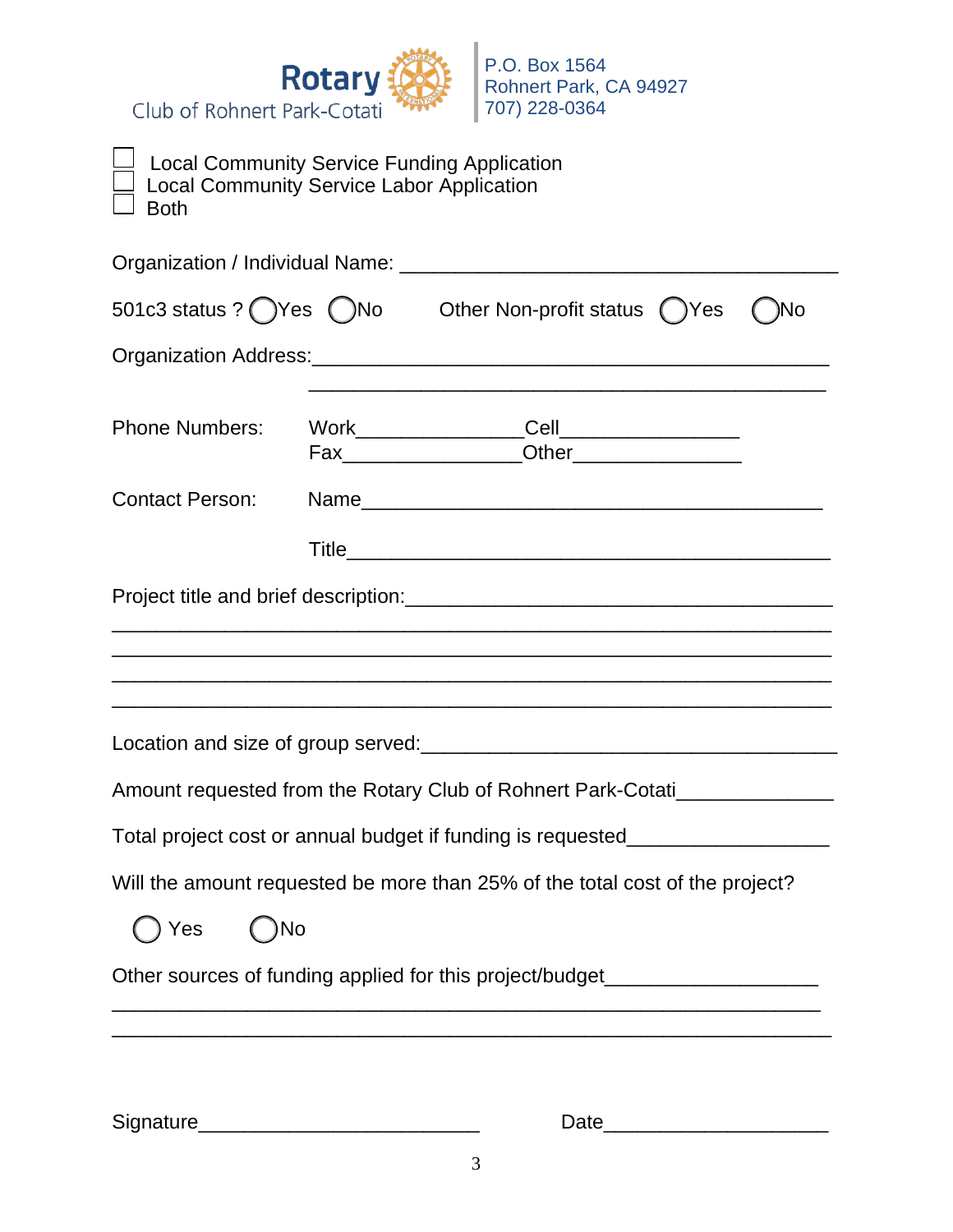Please answer the following questions to help the Board of Directors determine a recommendation for funding and/or assistance. Please type these answers on a separate piece of paper and attach.

What is the purpose of the project? What specifically does it  $1.$ accomplish? What problems will be solved by the use of the requested funds?

Who else in the community is working with you or working on the same  $2.$ problem or project?

Specifically, how will our funds be used?  $3<sub>l</sub>$ 

Is there a plan for media exposure and what is your plan to contact  $\overline{4}$ . them? What is your plan for publicly recognizing the contribution of the Rotary Club of Rohnert Park-Cotati?